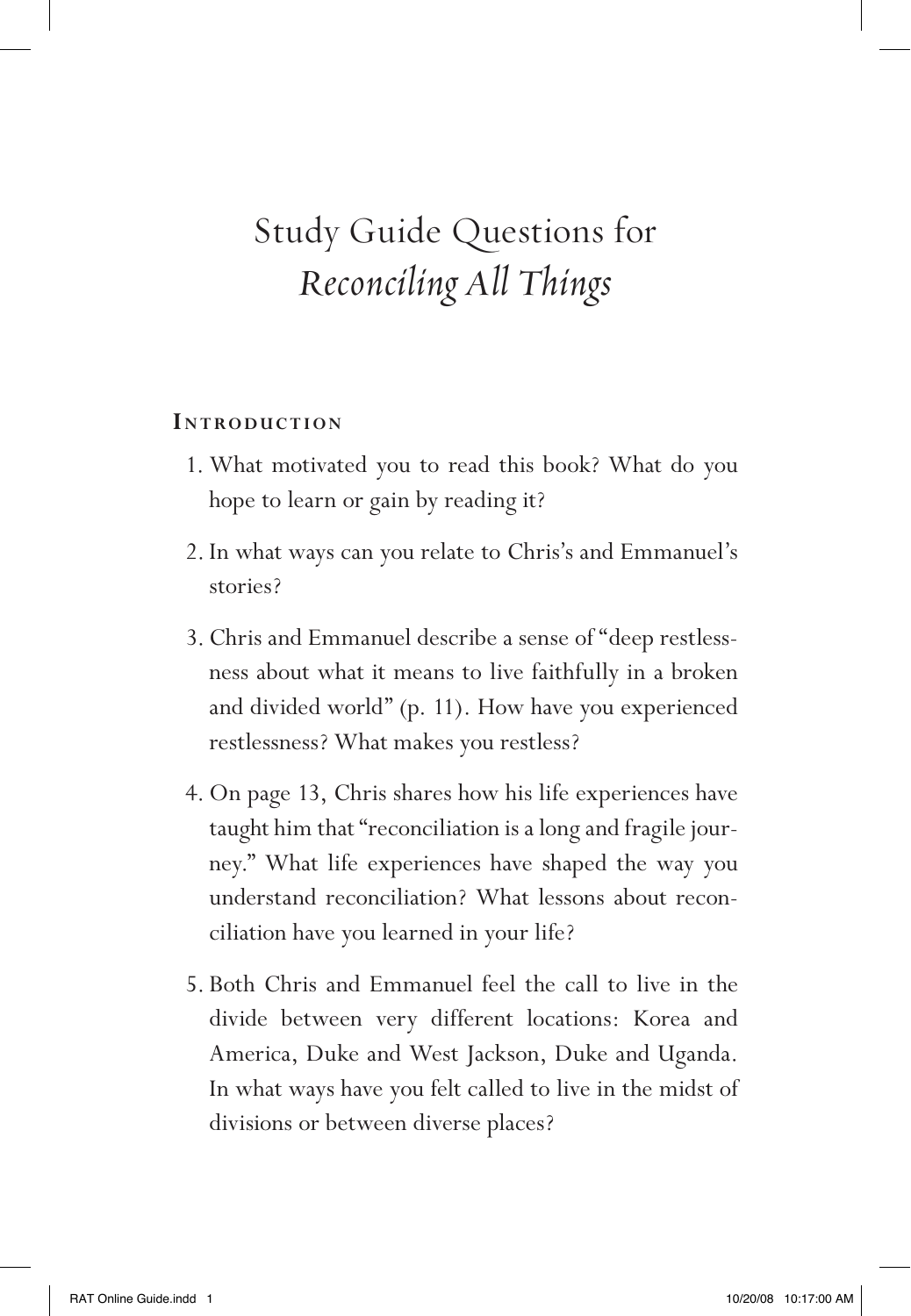- 6.Chris and Emmanuel come to learn that "the church's brokenness was at the heart of our restlessness" (p. 16). How do you see the brokenness of the church in your city or in the world? How might the church's brokenness be a part of what makes you restless?
- 7. This book suggests that hope rests in a deep conviction that "the way things are is not the way things have to be" (pp. 18-19). How have you experienced the truth of this statement? What signs of hope have you seen in places or situations of deep division?

# **CHAPTER 1: PREVAILING VISIONS OF Re c o n ci <sup>l</sup> iat io n**

- 1. What do you think of when you hear the word *reconciliation?*
- 2. Chris and Emmanuel start this chapter with stories of deep division and brokenness. In which of these stories was it most difficult for you to imagine reconciliation? In what ways were you surprised by the continuation of the story at the end of the chapter?
- 3. On pages 24-25, the authors write of the need for reference to a specific "beyond" in seeking reconciliation. What do they mean by this? Why is it important to have someone or something "beyond our landscapes of brokenness?"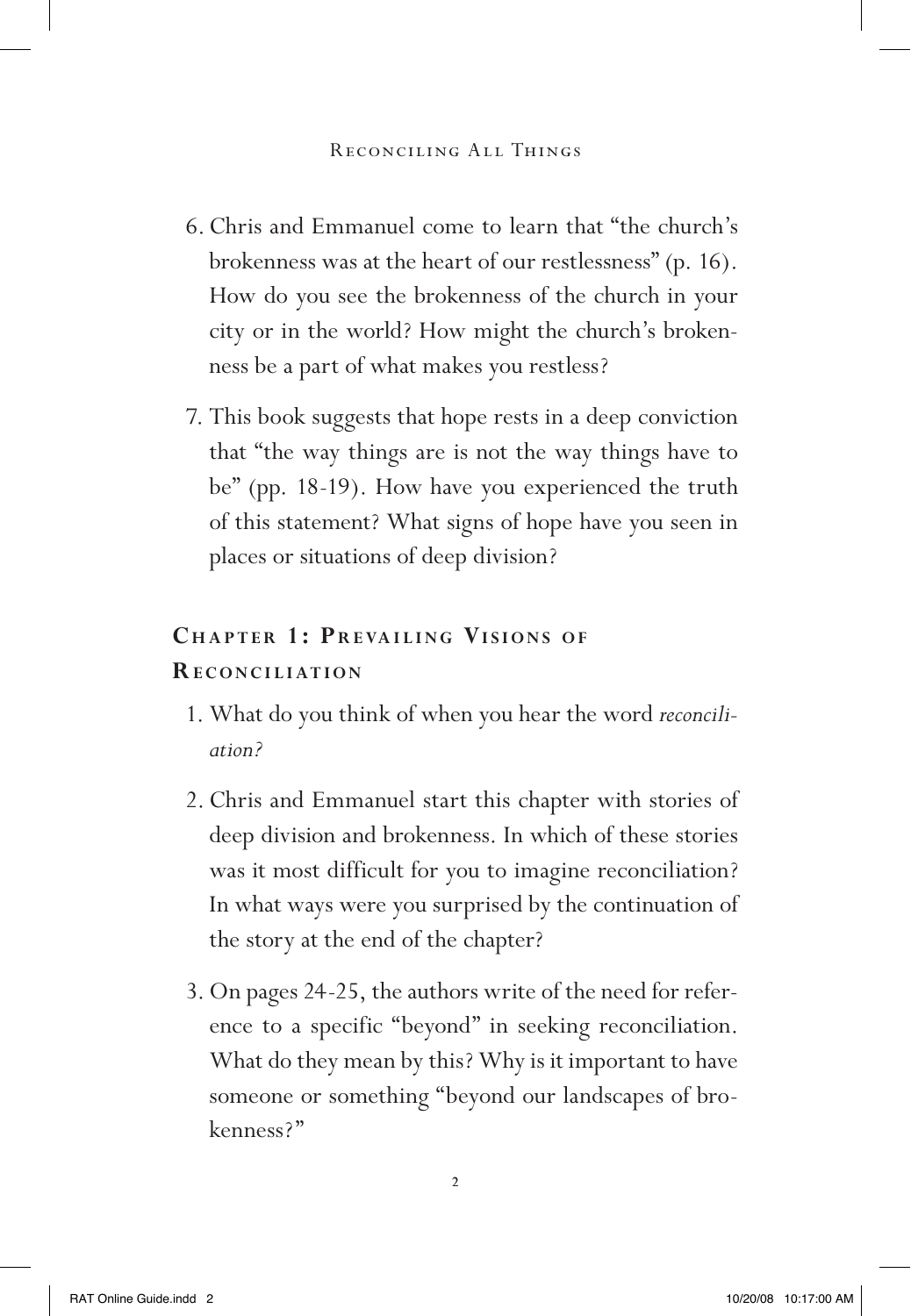- 4. Chris and Emmanuel list four models of reconciliation that they find lacking in some way. Briefly describe each model and list one strength and one weakness of the model.
	- a. Reconciliation as Individual Salvation
	- b. Reconciliation as Celebrating Diversity
	- c. Reconciliation as Addressing Injustice
	- d. Reconciliation as Firefighting
- 5.How do your ideas about reconciliation fit into the models listed? Were any of the critiques difficult to understand or receive? Why?
- 6.Where is there division and brokenness in your life and community? In what ways, if any, can you already see or imagine God working in those situations?

## CHAPTER 2: STEPPING BACK

- 1. Think of a situation that needs reconciliation.When you think of that situation, what is your first impulse? In other words, does that situation make you want to start a program, cry, lobby your legislators, talk with friends, etc.? What is your gut response to the problem?
- 2. What do the authors mean by "stepping back"? How is "stepping back" not running from the problem? What is gained by taking the time to "step back"?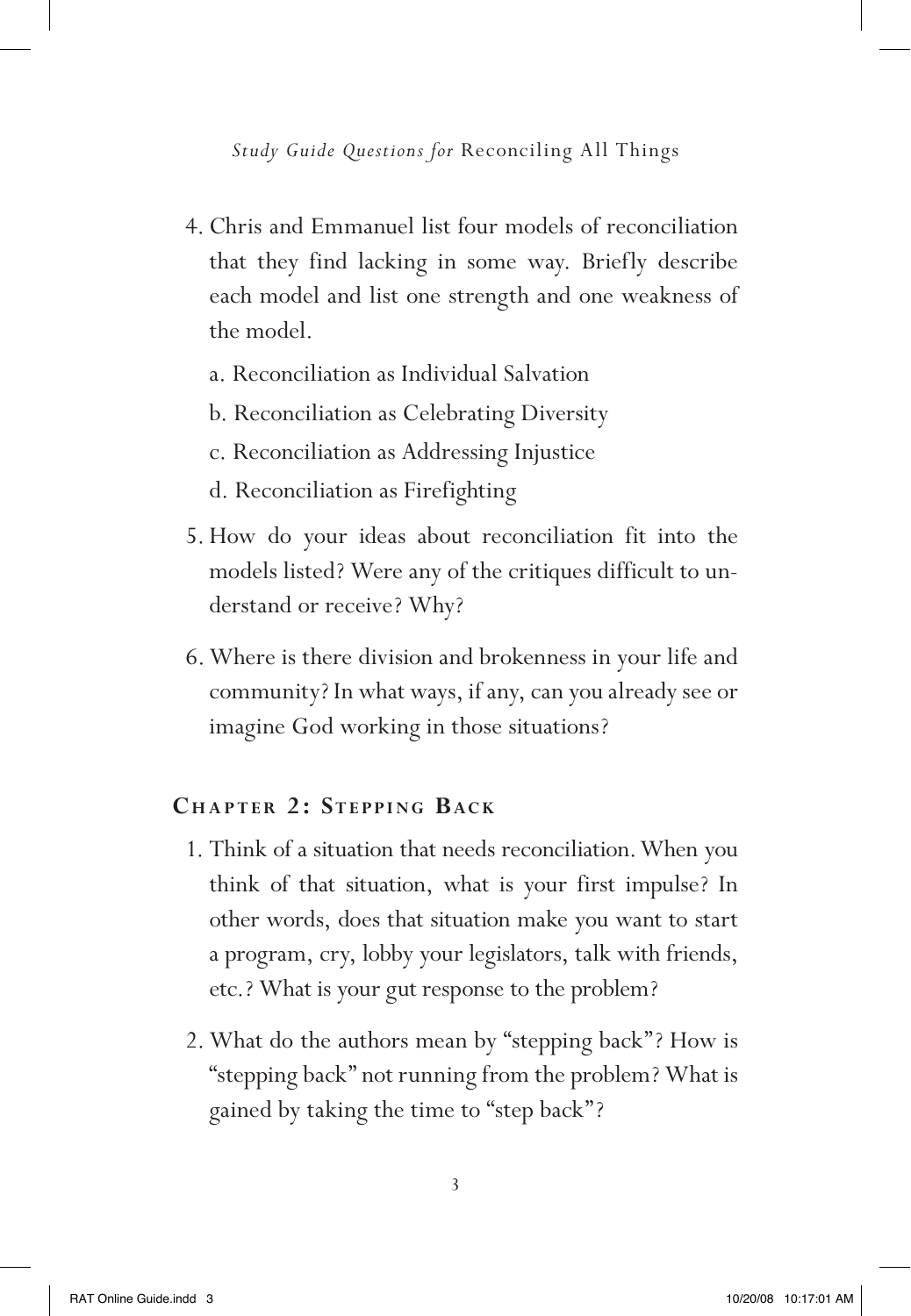- 3. Chris and Emmanuel suggest that the Christian story can be summed up in 2 Corinthians 5:17-19. What does this passage tell us about God's role in reconciliation? What about our role? How are the two connected?
- 4. On pages 43-44 the authors write, "Reconciliation is not the goal of human striving but is instead a gift God longs for us to accept." What does this mean? What might it look like on the ground to treat reconciliation as a gift rather than as a goal or task?
- 5. Chris and Emmanuel suggest that reconciliation is about a "quiet revolution." What do they mean by this? How does this challenge our dominant notions of reconciliation? How is reconciliation as a quiet revolution comforting or encouraging?
- 6.Chris describes his own conversion from desiring to be a "fixer" to seeing his need to be changed and taught by the very people he desired to "fix." Can you relate to Chris's desire to be a "fixer"? What would it look like for you to undergo a similar conversion to Chris's?
- 7. How does our desire to be "fixers" shape our understanding and practice of mission work? How might our church missions and ministries change if we were equally interested in being "fixed" ourselves?
- 8. Think back to your "gut response" from the first ques-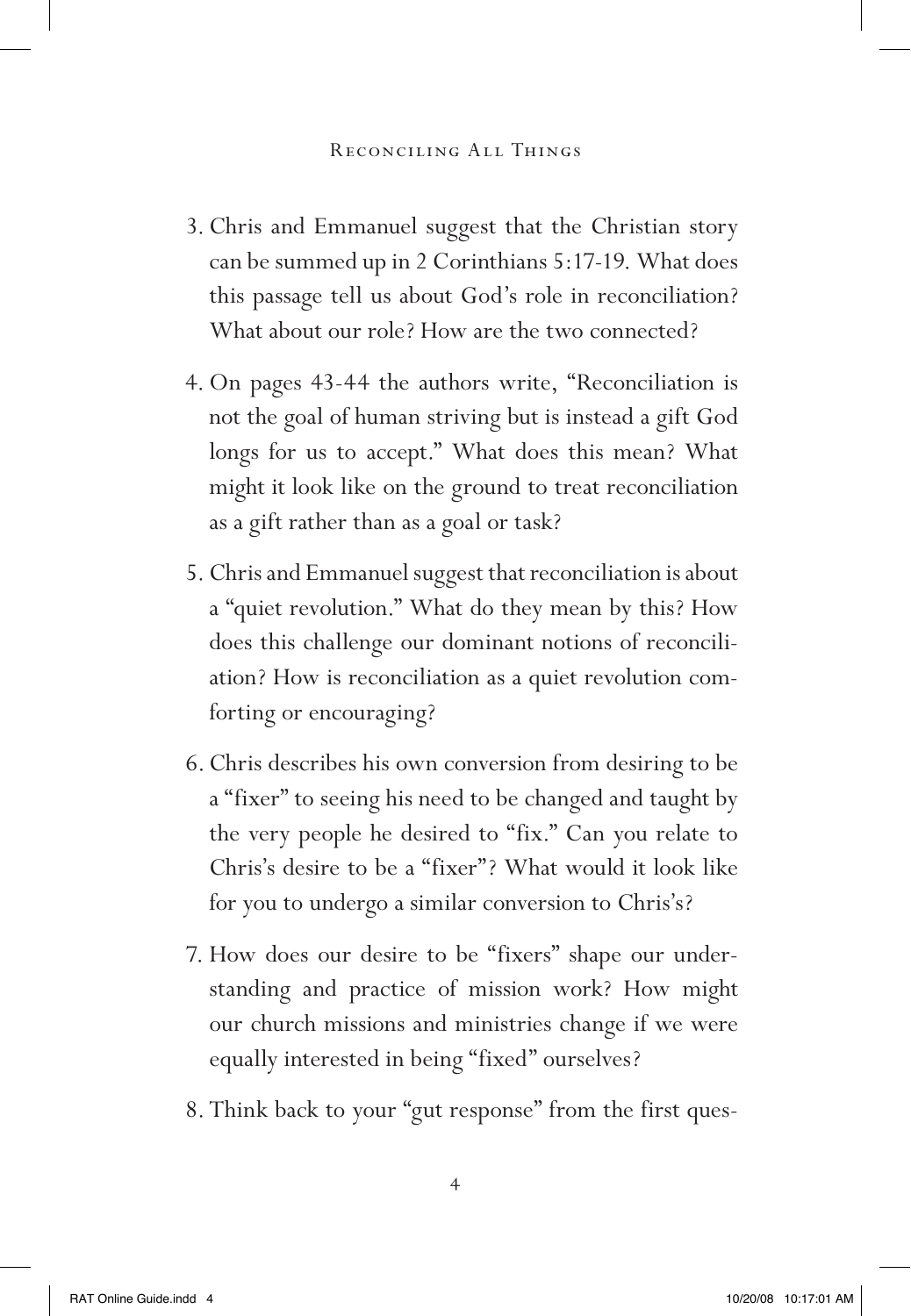tion. How do the insights of this chapter affect your response to the situation you named? How can reconciliation be received as God's gift in that situation? What could you do to begin grounding your response in God's story? How might you need to be transformed in order to respond to the situation?

# **CHAPTER 3: RECONCILIATION IS A JOURNEY**  $W$ **ITH**  $G$ <sup>OD</sup>

- 1. When have you felt disheartened and frustrated in seeking reconciliation? What, if anything, enabled you to continue on the journey?
- 2. On page 49 the authors write, "Even for God, reconciliation is not an event or an achievement, but a journey from 'old' to 'new.'" Why does this distinction matter? How does reconciliation as a journey challenge our conventional ideas and desires concerning reconciliation?
- 3. Chris and Emmanuel suggest that reconciliation is a task for all Christians, not just professionals or those with a special call or gifting. They even say that ordinary Christians can be better equipped for the work of reconciliation than professionals. How is this true? Does this assertion change how you think of your own role in reconciliation?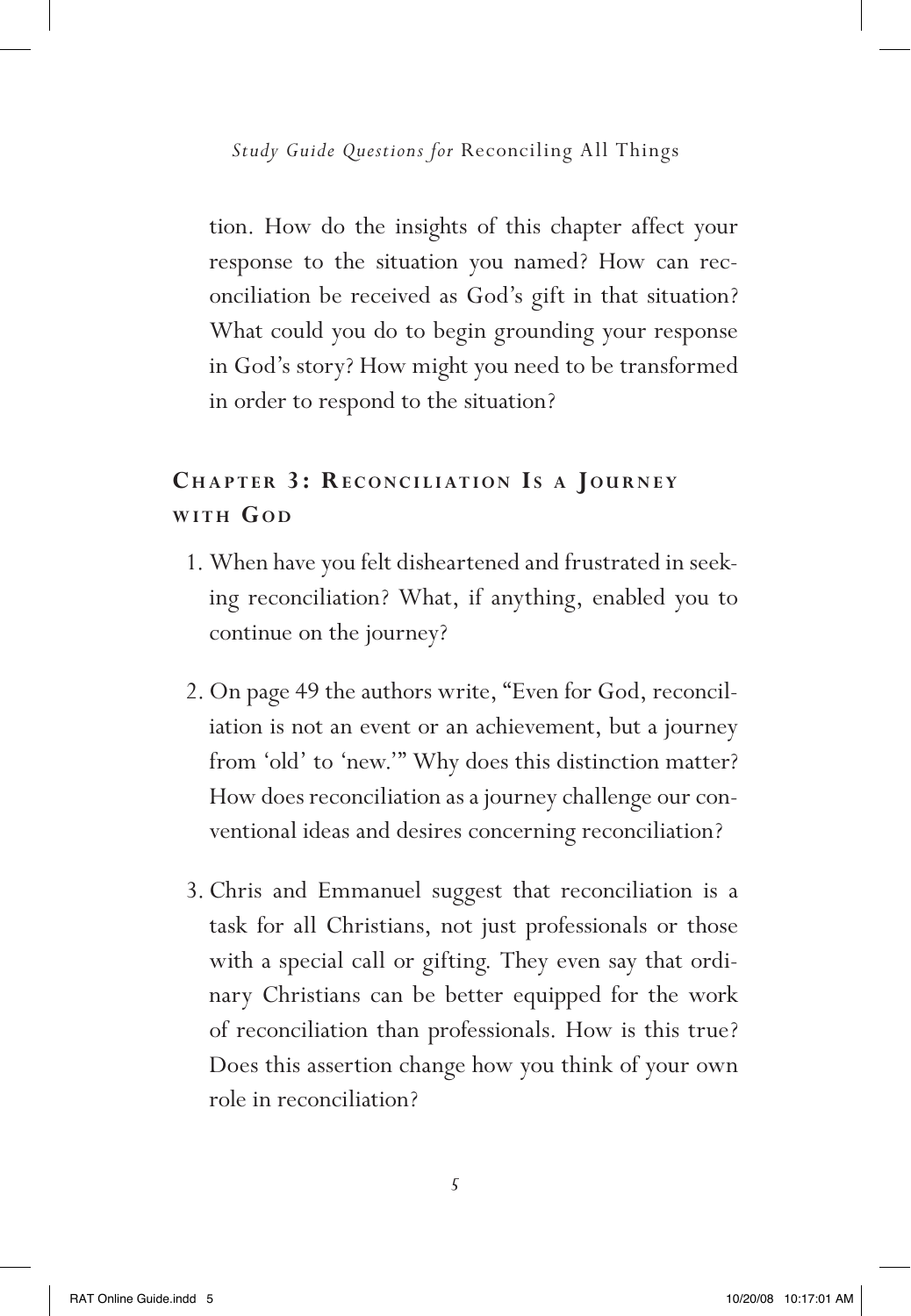- 4. What does it mean to be an "ambassador"? How does being an ambassador for Christ affect the way we live in the world?
- 5. On page 53 the authors write, "God's gift of a call to be ambassadors of reconciliation intends to upseat other lords—power, nationalism, race or ethnic loyalty as an end in itself—and give birth to deeper allegiances, stories, spaces and communities." Where have you seen faith change allegiances? How is the "upseating of other lords" both difficult and life-giving?
- 6.What do Chris and Emmanuel want to highlight when they speak of us as "jars of clay"?
- 7. Reread 2 Corinthians 4:7-10. Why are the hardships involved in reconciliation an indispensable part of the journey? What is the good news of this passage?
- 8.How have you experienced being hard pressed, perplexed, persecuted or struck down as an ambassador of reconciliation? In what ways, if any, can you see God sustaining you in the midst of those hardships?

## **CHAPTER 4: HOW SCRIPTURE RESHAPES US**

- 1. When you think of reconciliation, what do you think the role of Scripture should be?
- 2.How is reconciliation about taking the time to cultivate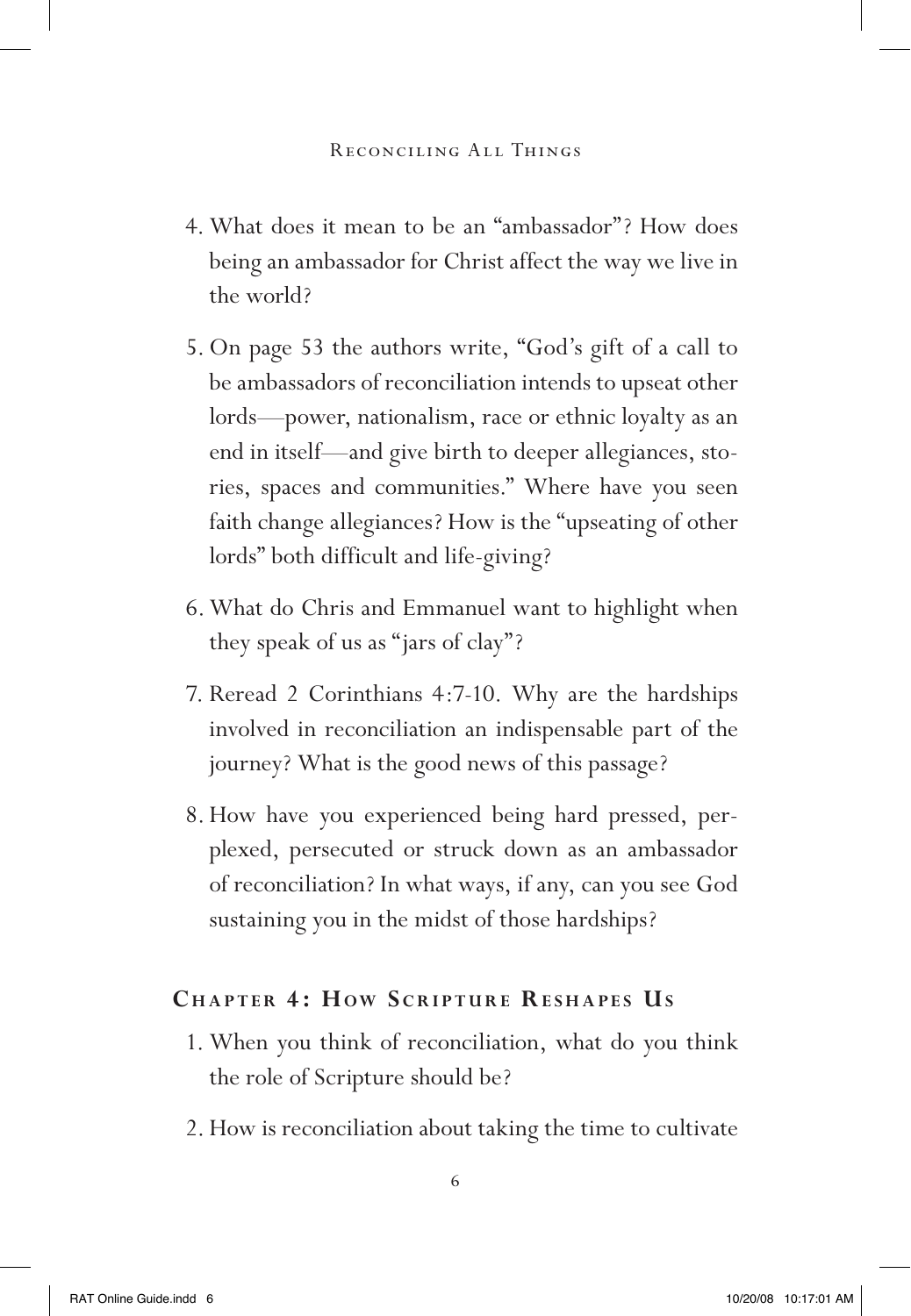daily peaceful habits? What habits do you need to work on cultivating? (See pp. 58-59 for ideas.)

- 3. What do we learn about God and ourselves when we take time to rest in the midst of great conflict and need? Why is it so difficult to rest in such situations?
- 4.How does our nation seize and grab in an attempt to be in control of our destiny (see p. 62)? How do you see this desire for control on a local level? How do you see the desire to control in your own life? How is that desire causing you to lose God's "gifts of harmony and peace"?
- 5. Chris and Emmanuel describe "original sin" as "the attempt to secure for ourselves what can be received only as a gift" (p. 63). How do we fall prey to that temptation even in our attempts at reconciliation?
- 6.What do Chris and Emmanuel mean by "madness" on page 65? What examples of people living by this hopeful madness do you find most inspiring, either from Scripture or your life experience?
- 7. Why is imagination necessary in the journey toward reconciliation? How does Scripture give us a new imagination?
- 8.What do we learn from the story of David and Goliath in 1 Samuel 17? How might you apply these lessons to a specific conflict in your community or life?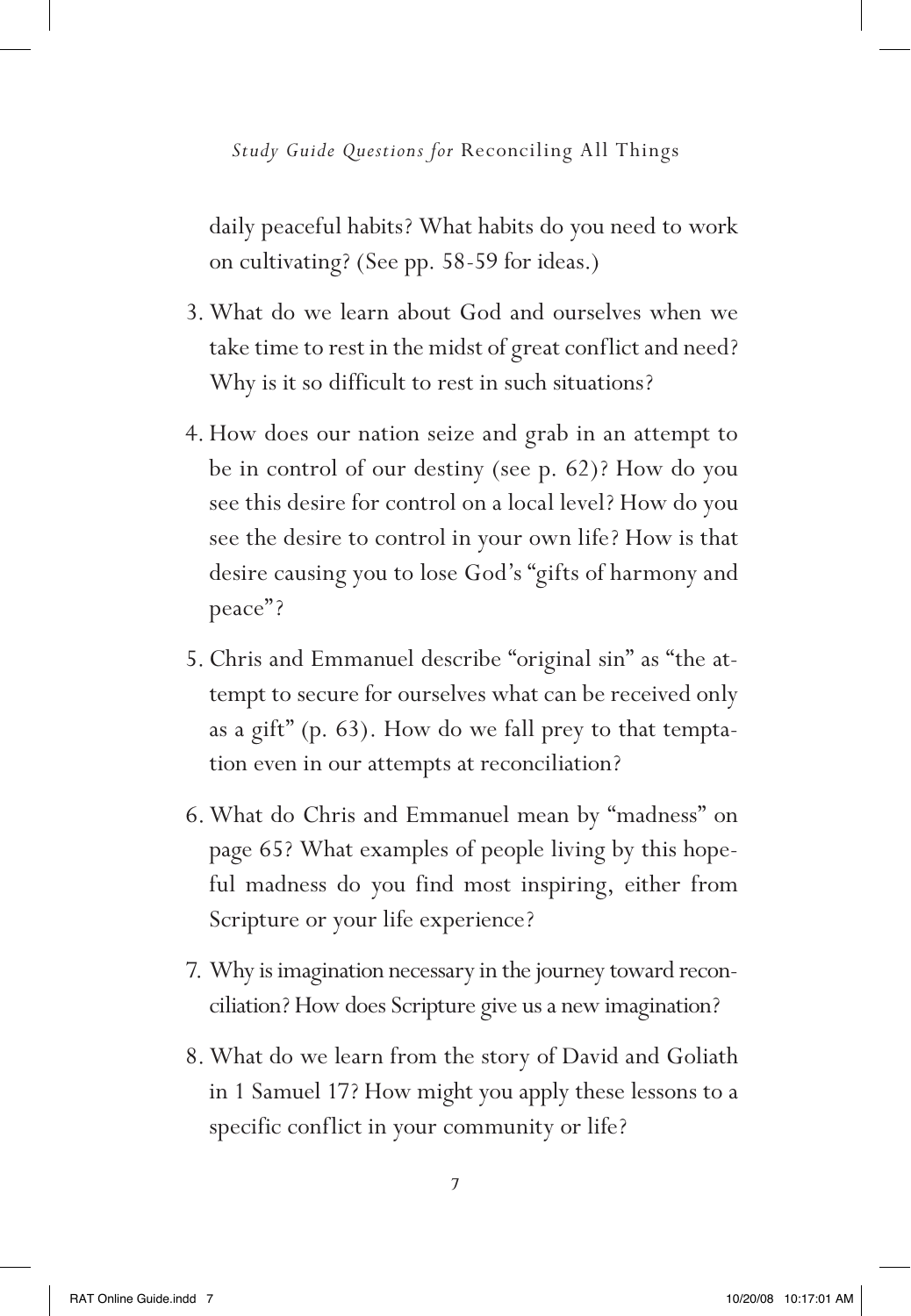- 9. What is the difference between "peaceful coexistence" and "new creation"? What is at stake in differentiating between coexistence and community?
- 10. How are justice and peace related?
- 11. How do the biblical insights from this chapter change your understanding of reconciliation? How will they change your approach to reconciliation?

## **CHAPTER 5: THE DISCIPLINE OF LAMENT**

- 1. What do you think of when you hear the word *lament?* How has lament been a part of your life in the past?
- 2. Lament requires a certain boldness in the way we speak and cry out toward God. How are Martin Luther King Jr., the psalmist, Jesus and Rachel bold in their laments? What, if anything, keeps you from speaking and crying to God in this way?
- 3. Chris and Emmanuel suggest that speeding through the journey of reconciliation can mask "the true depth of trauma in our world" (p. 82). How is this the case, and why is speed so tempting? How can lament slow us down?
- 4. Why does location matter?
- 5. Part of lament is acknowledging our own complicity in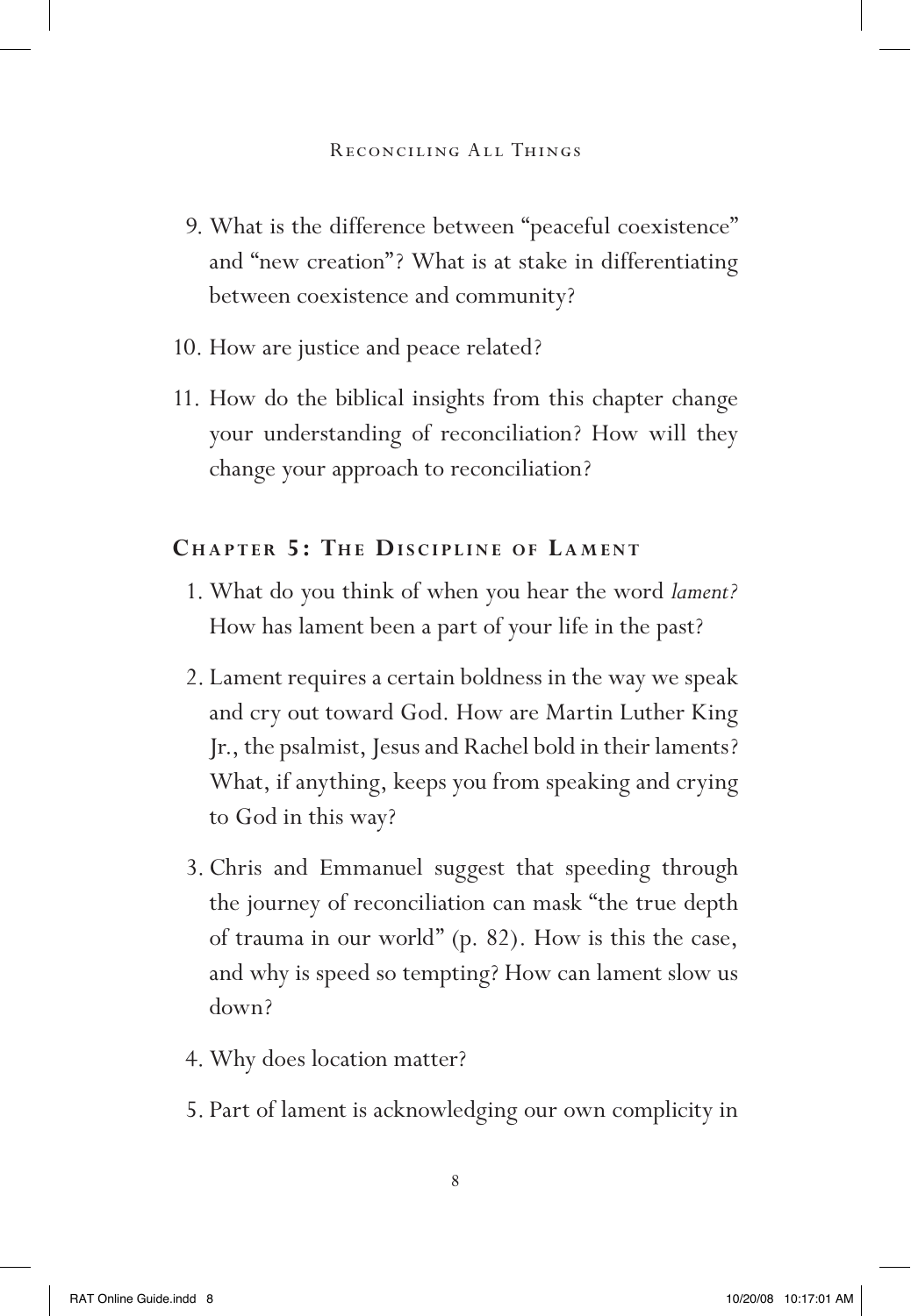situations of violence and division. Think of a conflict situation that is important to you and ask, "How am I part of the problem?" You might also ask, "How is the church part of the problem?" Why are these questions so difficult to answer?

- 6.How does lament both break and rebuild us? Why are both the breaking and the rebuilding important?
- 7. How do the practices of pilgrimage, relocation and confession help us unlearn speed, distance and innocence? How might you bring these practices into your church or life? What, if anything, would be the challenges to instituting these practices where you are?

#### **CHAPTER 6: HOPE IN A BROKEN WORLD**

- 1. What gives you hope in a world torn apart by conflict?
- 2.How is hope different than optimism or success?
- 3. Chris and Emmanuel explain that Christian hope is about being "seduced and transformed by things hoped for, things not seen" (p. 97). How have you experienced being transformed by things not seen? What specific visions have "seduced and transformed" you?
- 4. What is the role of friendship in Christian reconciliation? How is friendship different than a truce?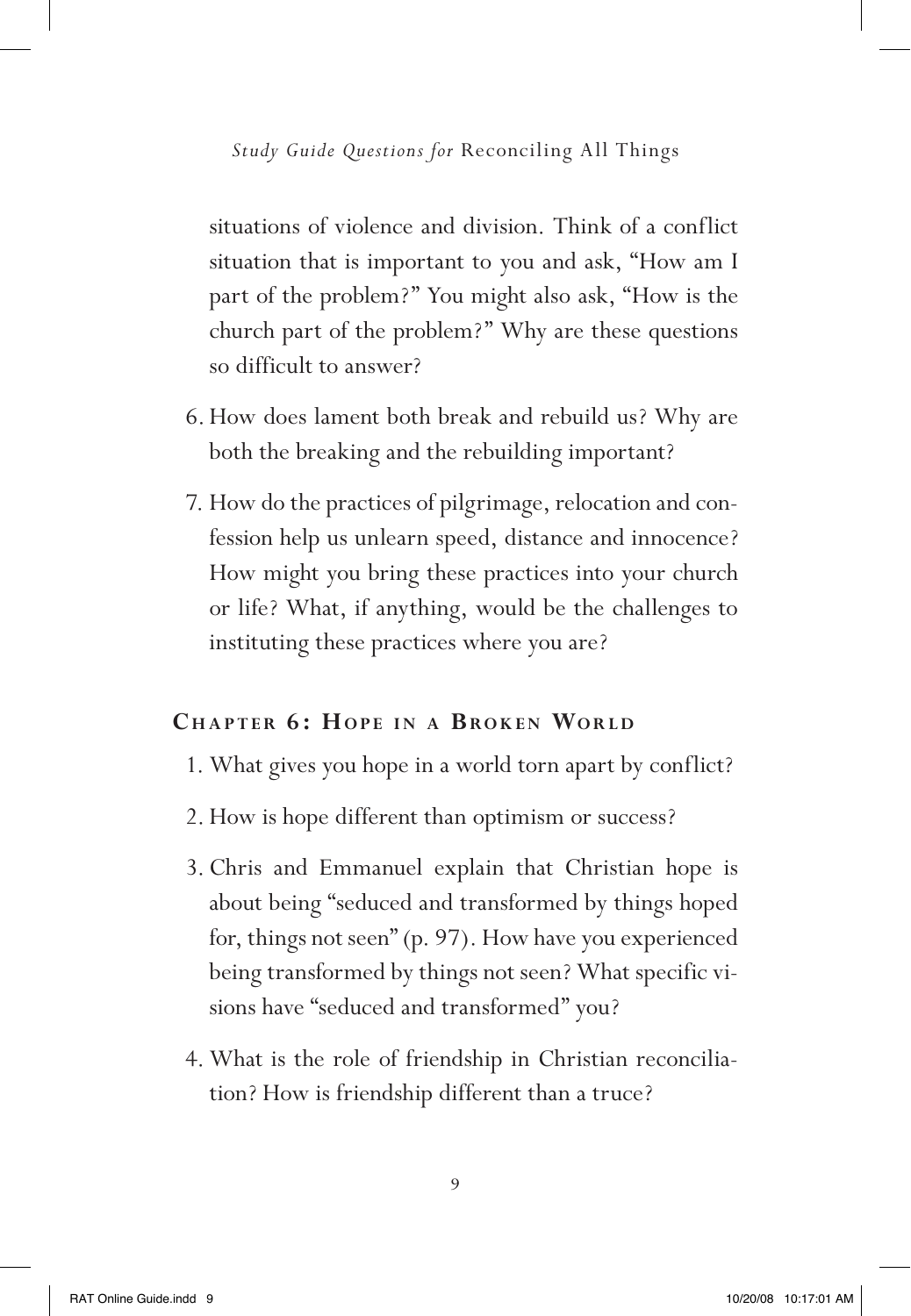- 5. What are "prophetic presence" and "prophetic distance"? Why are both necessary?
- 6.How does reconciliation take place in "the small, the weak and the ordinary"? How does this challenge your ideas about reconciliation?
- 7. Chris and Emmanuel write, "Beauty, rest and celebration don't just refresh us. They reshape our goals and vision" (p. 107). How is this true? What sort of vision is formed by taking time for beauty, rest and celebration?
- 8.Has this chapter awakened any sort of hope or new vision in you? If so, how would you describe that hope?
- 9. Think of a specific situation that needs reconciliation. How might your response to that situation be reshaped if you work out of a hope for things not yet seen?

# **CHAPTER 7: WHY RECONCILIATION NEEDS the Church**

- 1. Do you think the church is a help or a hindrance to reconciliation? Explain.
- 2. What does it mean for the church to be an "interrupting community"? What are we interrupting and why? How does the story about the foot washing at Pattaya display the sort of interruption to which we are called?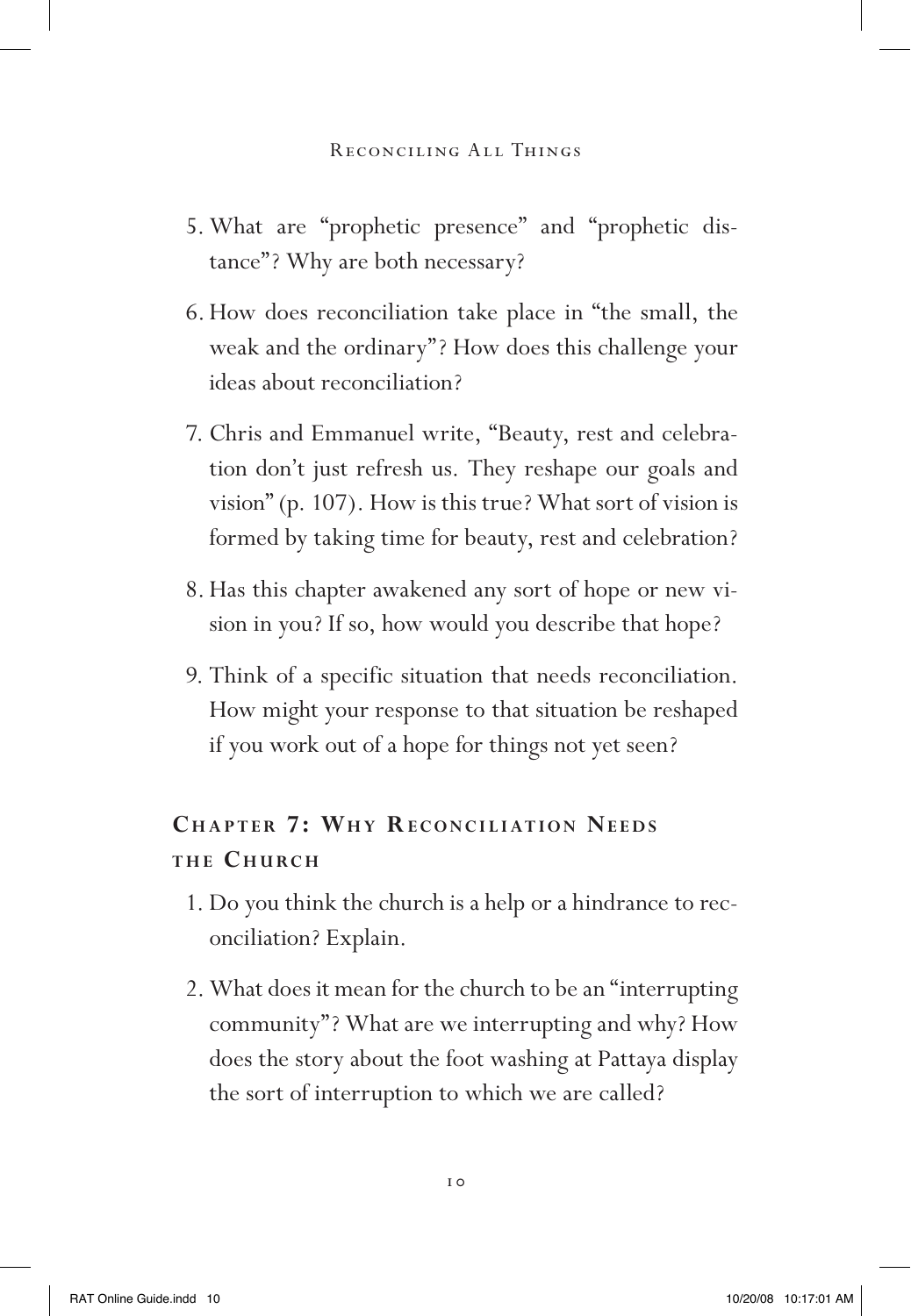- 3. On page 113 Chris and Emmanuel write, "This is the very nature and essence of the church: to exist as the sign of a reality beyond itself." What does it mean to be a "demonstration plot," to "point beyond the conflict" instead of mediating it? How do these distinctions change our approach to reconciliation?
- 4. What can we learn from the woman in Luke 7 who interrupts dinner to anoint Jesus' feet?
- 5. Chris and Emmanuel suggest that St. Francis was able to interrupt the economy with a reminder of God's providence only because he wrestled with "the concrete reality of his own context" (p. 117). Why does attending to the details of a location matter? What are the realities of your own context with which you must wrestle?
- 6.How do the authors define *incarnation?* What does incarnation have to do with relocation, being an ambassador or having patience? Why is incarnation necessary for reconciliation?
- 7. The life of the church as described in this chapter is to "be at once local and yet foreign, incarnate and yet interruptive, ordinary and yet ever fresh" (p. 122). How is your church doing this already? Where does your church fall short of this vision? What are some specific ways you could imagine your church doing the above?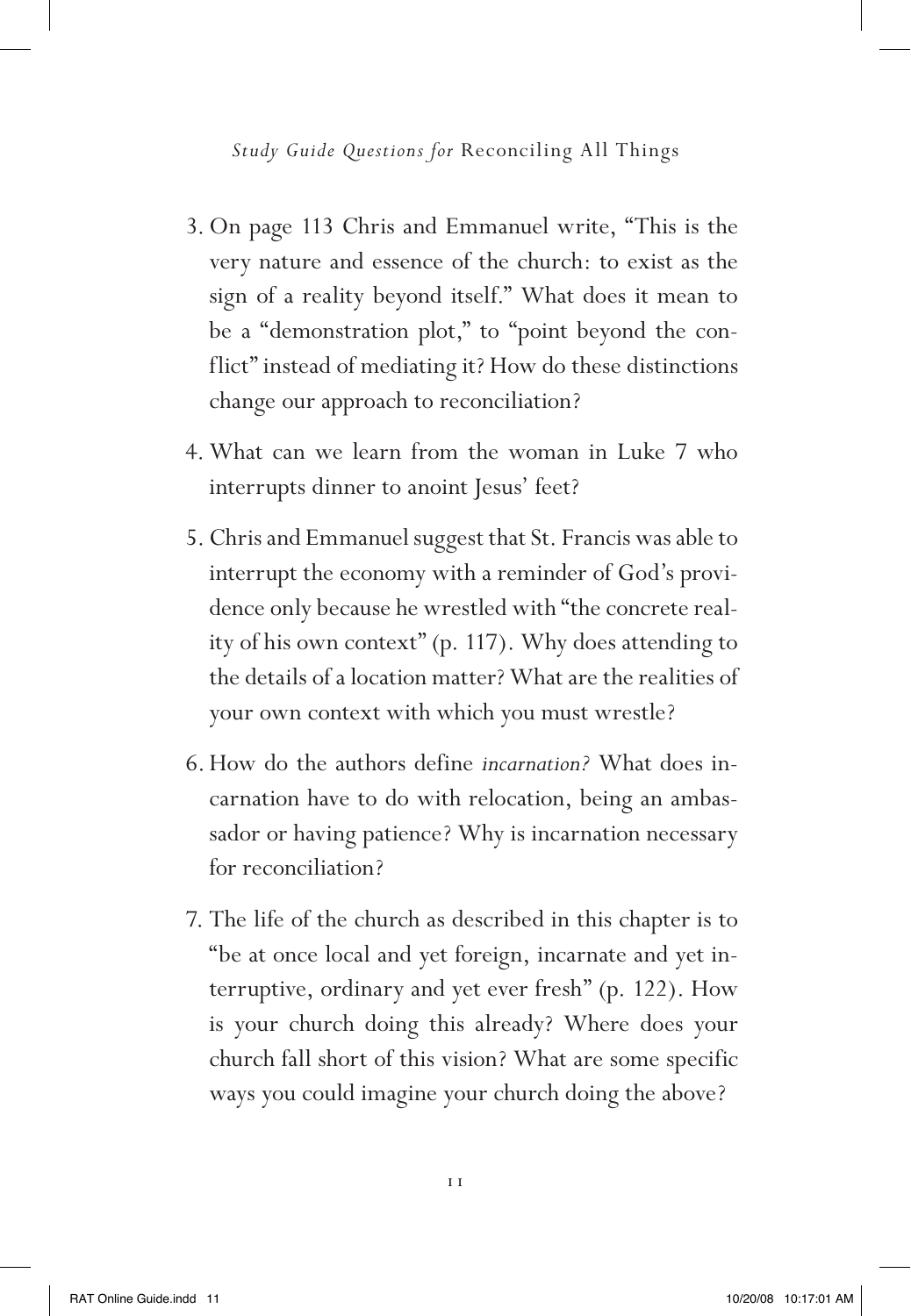## **CHAPTER 8: THE HEART, SPIRIT AND LIFE o f Le a d e r s hi <sup>p</sup>**

- 1. Who do you think of as a "leader" in reconciliation? What would you say are important characteristics of a leader?
- 2. Chris and Emmanuel suggest that Christian leadership is about seeing a gap, allowing yourself to be disturbed by it and responding. What sorts of gaps disturb you? How have you responded, or how might you respond?
- 3. What does it mean to "belong to the gap"? What would it look like for you to belong to the gaps that disturb you?
- 4. What do leaders "know," and what don't they "know"? How have you experienced feeling "in over your head" in the journey of reconciliation? What has helped you continue in the face of unknowing?
- 5.How do suffering and the pursuit of new life work together in the life of a Christian? Why are both necessary?
- 6.What do we learn from Archbishop Odama about the importance of belonging to God in the journey toward reconciliation? What specific practices might you institute in your own life to enable you to draw closer to God and hear God's guidance more clearly?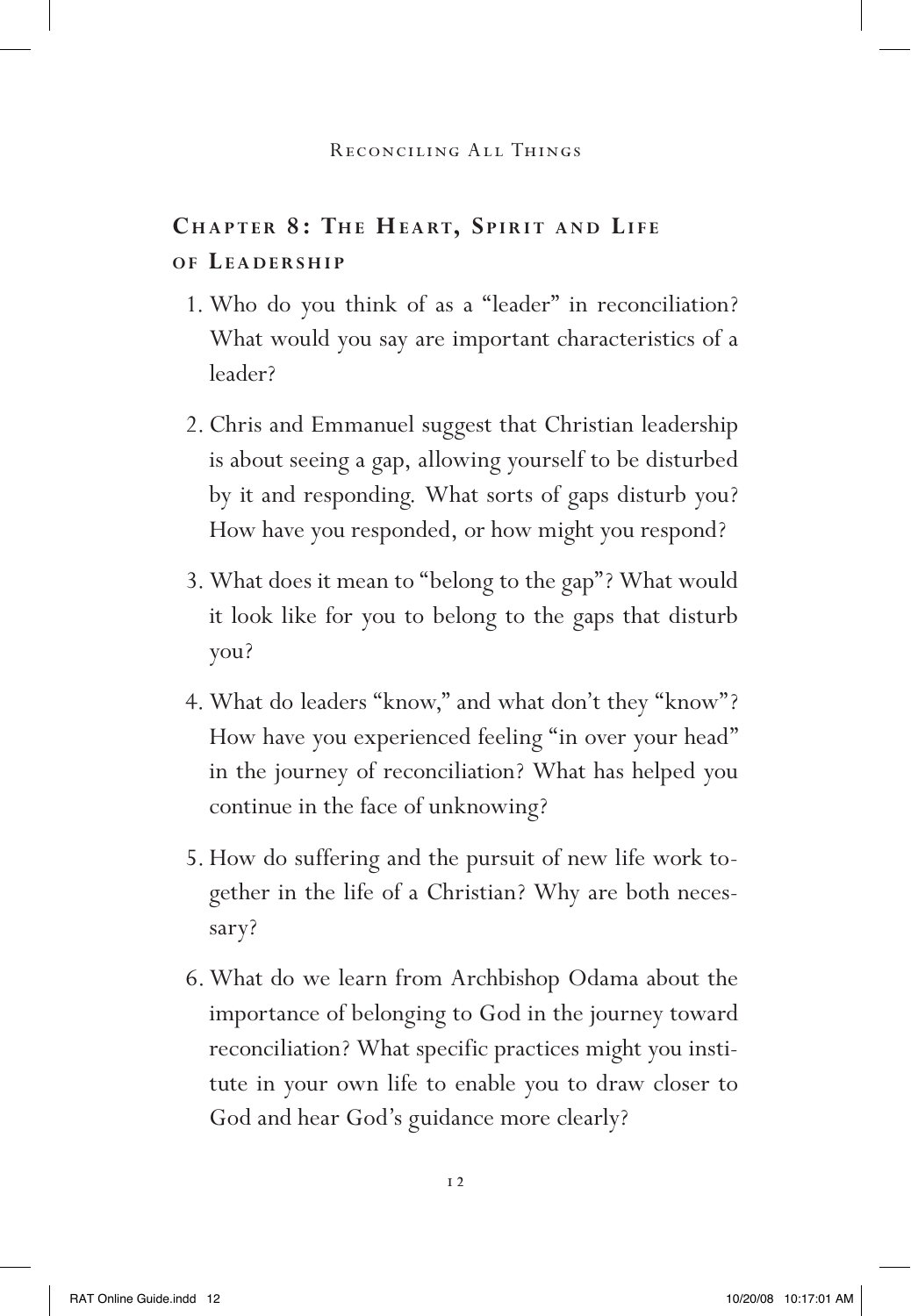7. Chris and Emmanuel list several gifts that God gives in the journey of reconciliation: prayer and meditation, the church and Christian community, theological reflection, and Sabbath. How have you experienced these gifts in your life? Which of God's gifts, if any, have you left unopened? How might you open those gifts in your life?

### **E pi l o g u e : G oin g t h e L o n g Hau l**

- 1. Throughout this book, Chris and Emmanuel have painted a vision of reconciliation as the difficult, daily work of shaping beloved community between strangers and enemies. What have you found most compelling about this vision?
- 2. Are you coming away from this book with any new longings or urges? Any new laments? Are you newly mindful of "gaps" in your life, city or world?
- 3.How has reading this book humbled you? How might God be calling you away from grandiose plans and into small, daily acts of love and grace?
- 4. Chris and Emmanuel end the book with ten theses for recovering reconciliation as the mission of God. Which of these most surprises you? Which strikes you as most difficult? Which comes to you as good news?